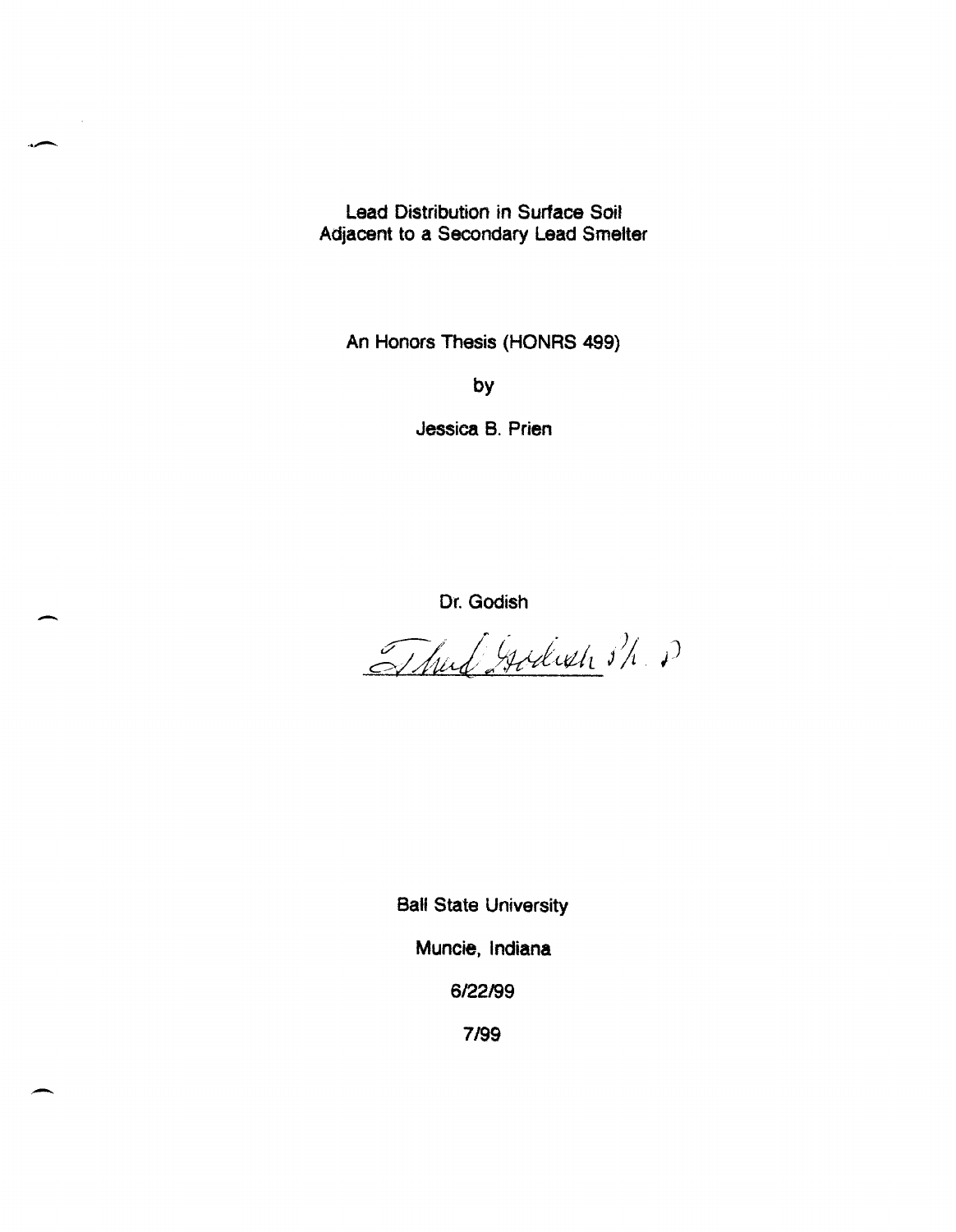~-

-

-

Industrial atmospheric deposition of heavy metals such as lead can have profound long term effects on soil quality. The following study explores lead deposition patterns in the surface soil around a lead battery recycling plant located in Muncie, Indiana. Soils were sampled at various distances and directions from the plant in order to determine the mobility of lead emissions, as well as the effects of prevailing wind patterns on deposition.

 $\mathcal{P}^{\mathcal{A}}_{\mathbf{c} \mathbf{c}}$ 

L.  $\mathcal{O}(\mathbb{Q})$  .  $24$  $+ 997$  $\langle f^2 \rangle_{\rm eff}$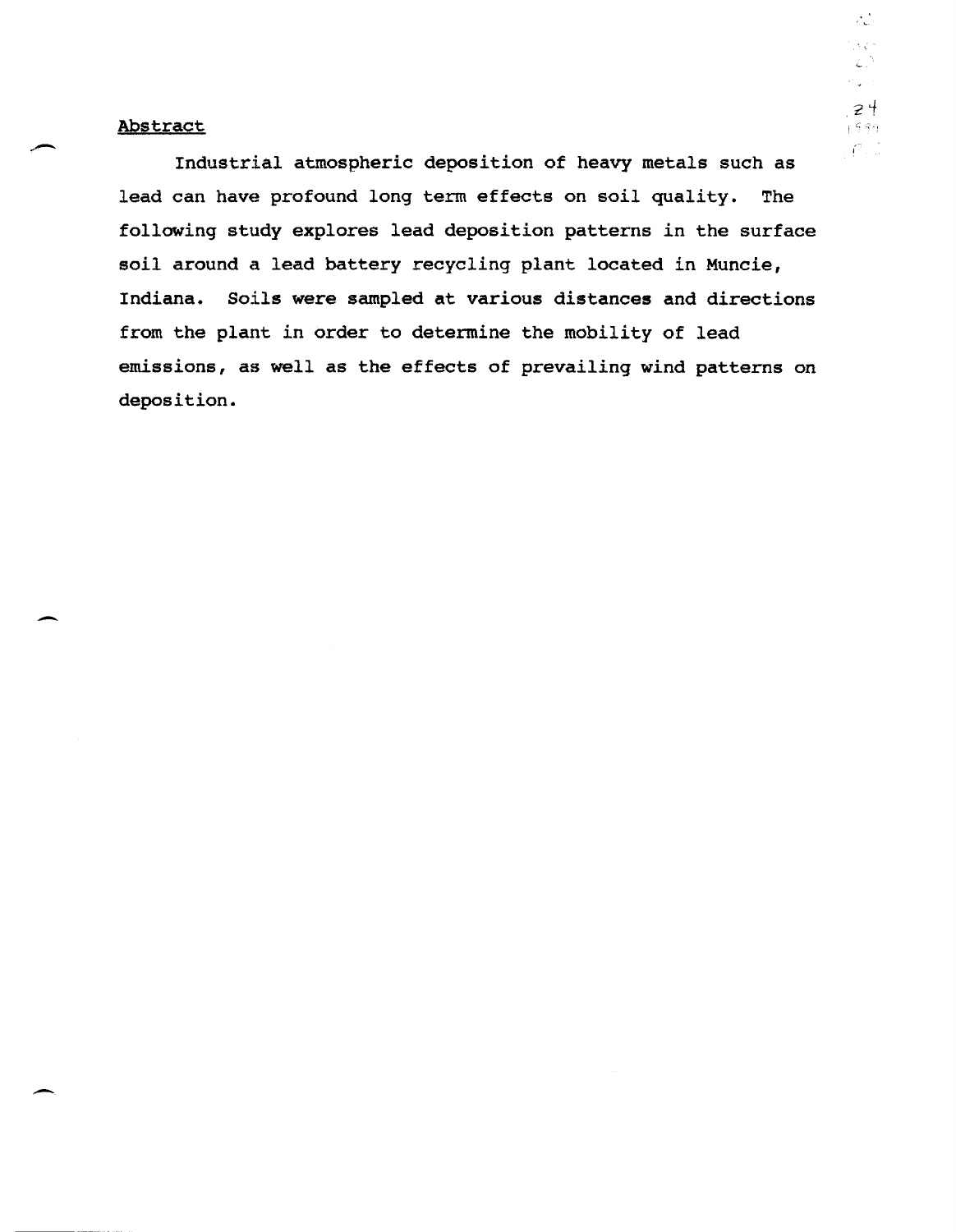# Introduction

-

Various industrial activities release lead metal fume to the environment. Among these are lead battery recycling plants, primary and secondary lead smelters, and coal and oil-fired power stations. While steps have been taken to reduce lead emissions from smelters, soils located near lead smelters are reported to contain elevated levels of lead, as high as 62,000 mg/kg in one instance (Mattigod et *al.,* 1983).

The city of Muncie, Indiana is home to various metal-related industries, including a lead battery recycling plant equipped with a secondary lead smelter. The plant is located on Pleasant Boulevard, between Delaware drive to the west and Hamilton drive to the east. It is hypothesized that this battery recycling plant has emitted significant quantities of metal to the environment, which have accumulated in the surrounding soils. Although the plant is currently kept under negative pressure conditions to reduce the level of lead emissions, periodic fugitive emissions may still cause significant atmospheric emissions. In this study, the distribution and mobility of lead was examined with relation to prevailing wind directions. Residential areas in the direct vicinity of the plant were also evaluated concerning the extent of soil lead contamination.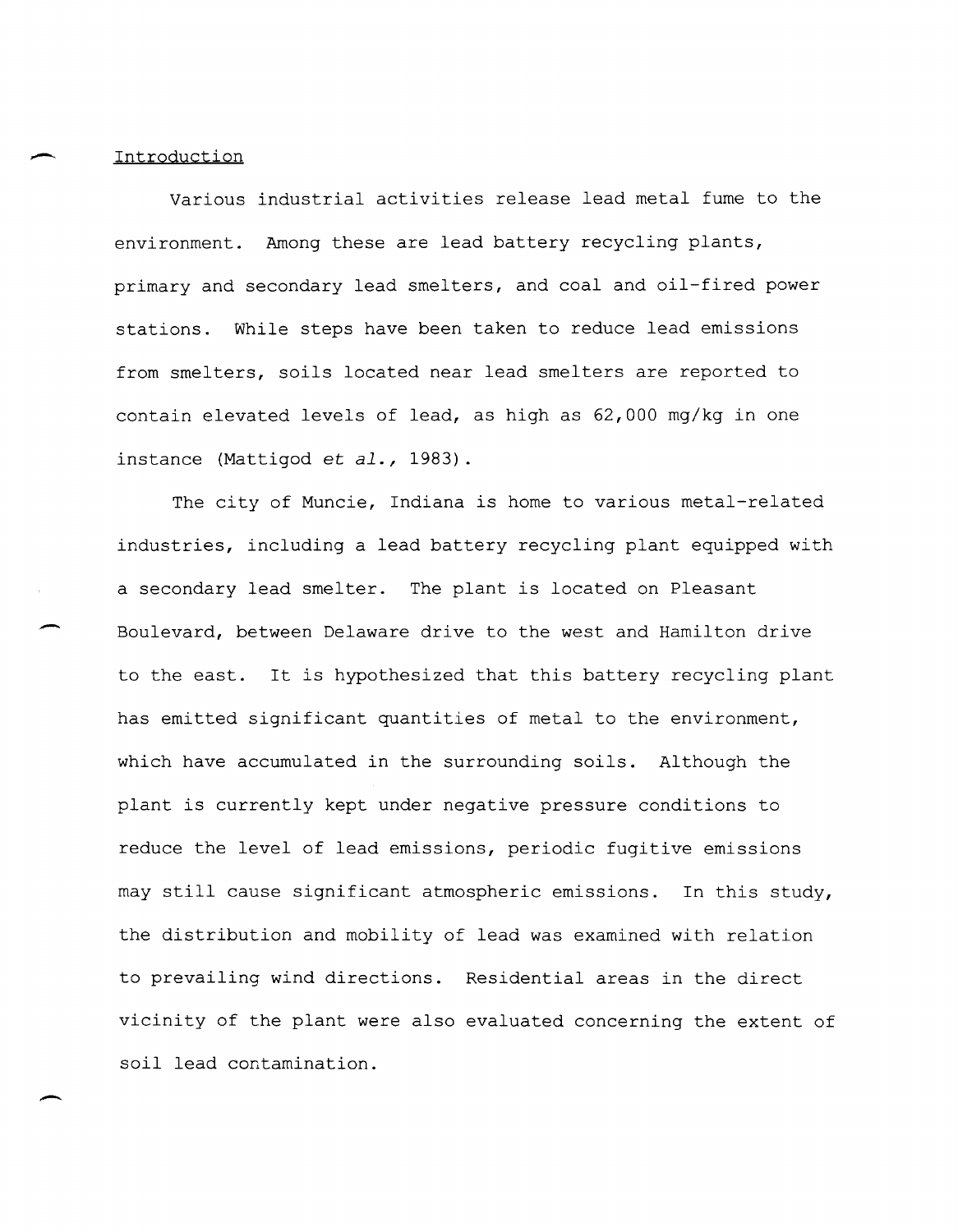### Health Significance of Lead

Lead toxicity is of greatest concern to exposed children. This is because lead is highly neurotoxic and has the capacity to cause permanent learning deficits in young children (Klaassen, 1996). The Centers for Disease Control currently recommend that a child's blood-lead level be kept below 10  $\mu$ g/dl (EPA, 1993). 10  $\mu q/dl$  should not be considered a safe blood-lead level; it is cause for concern, especially if many children in a community display blood lead levels of greater than or equal to 10  $\mu$ g/dl. If this situation arises, community prevention activities should be undertaken. The fatal dose to a young child is  $100 - 150 \mu g/dl$ , only 10 times the level of concern (EPA, 1993).

Children tend to absorb lead more thoroughly than adults do. A child's absorption of lead will depend on his/her level of exposure, as well as diet (Klaassen, 1996). Because lead ions are very similar in size and charge to calcium ions, they have a tendency to be stored in bone. Children whose diets contain greater nutrition will therefore absorb less lead.

Exposure to soil lead can occur when contaminated soil is brought into the home from outdoors, on shoes, clothing, or other objects. The contaminated soil can then become part of the house dust. This is of special concern to crawling children, who have a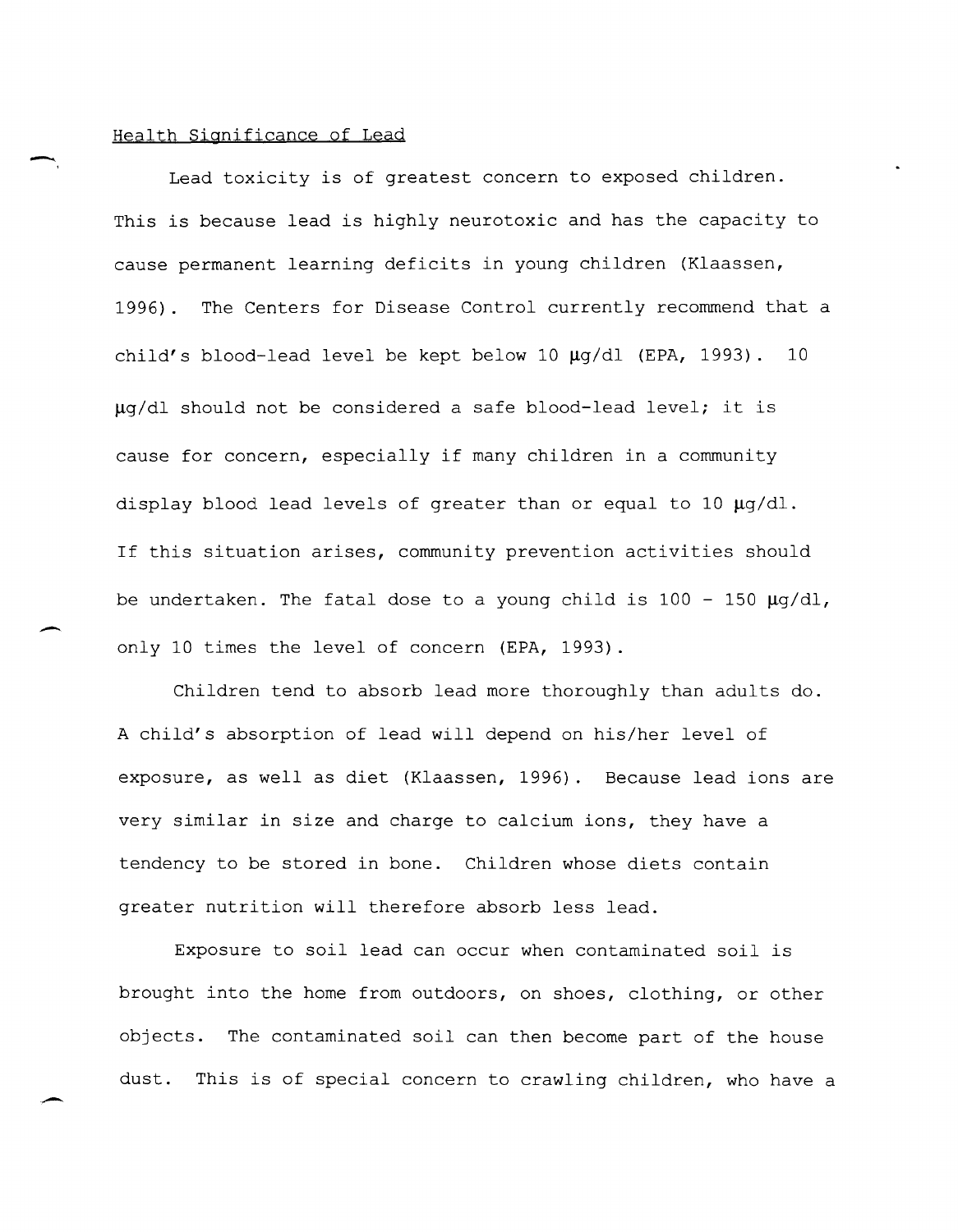great level of contact with floor surfaces that may be dusty. Very young children are also inclined to have a high level of hand-to-mouth contact; ingestion of lead contaminated dust may account for a great deal of their exposure.

Outdoor play areas in which the soil is lead contaminated can also cause children to become exposed. Under section 403 of Title X, the EPA recommends that interim controls be implemented for areas that are expected to be used by children where soil lead levels are between 400 and  $5,000 \mu q/q$  (EPA, 1996). For soil contaminated with lead above  $5,000 ~\mu g/g$ , the agency recommends soil abatement, regardless of the probability of children's exposure.

## The Current Project

The purpose of the reported research was to determine the degree of lead contamination in surface soils due to atmospheric deposition from the secondary lead (Pb) smelter located on Pleasant Boulevard. Soil contamination was analyzed at distances 1-2 miles away from the plant, as well as within a 0.5 mile radius of the plant, to determine the level of mobility of lead emissions.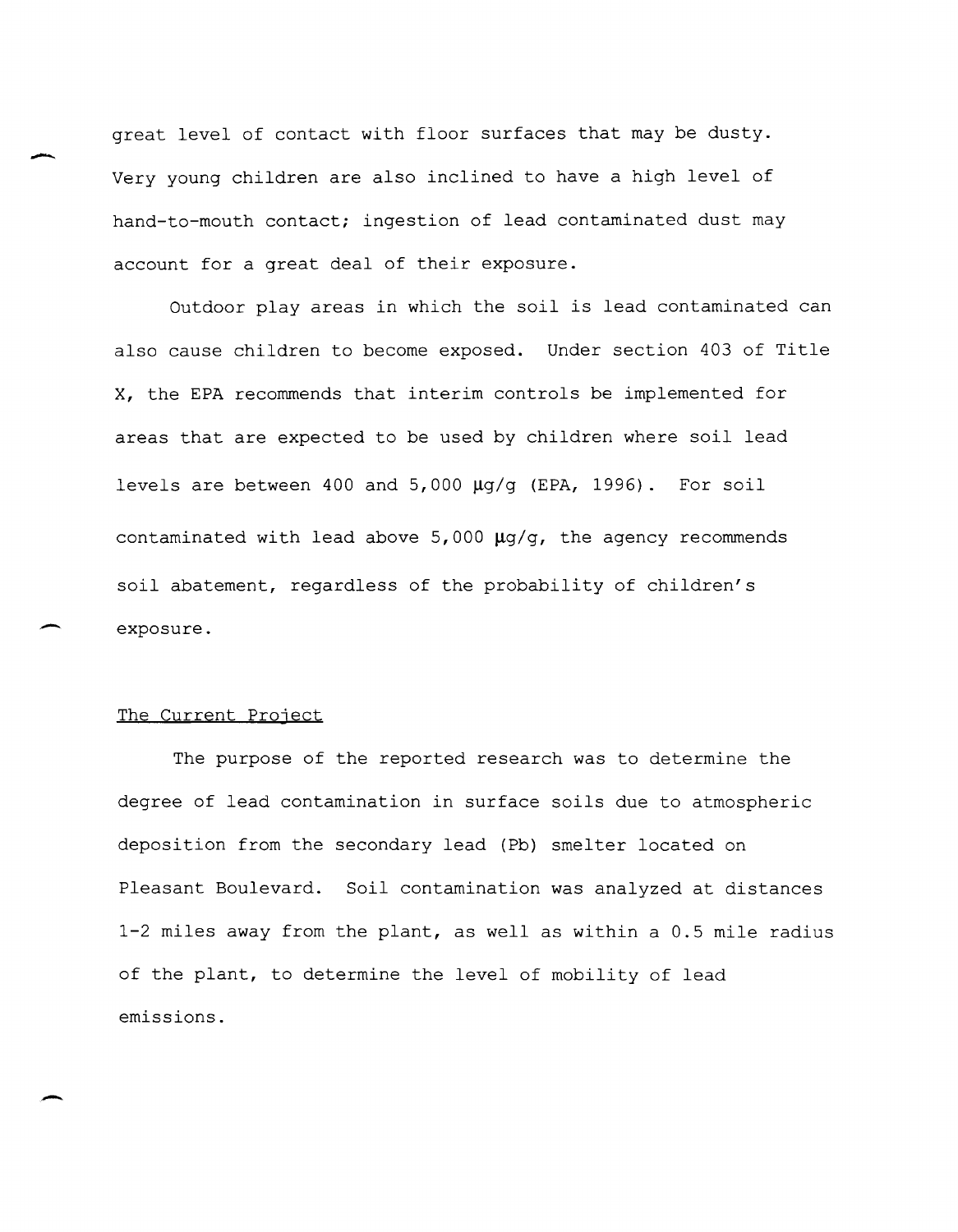#### Experimental Methods

A wind rose for Delaware County, Indiana, was constructed using wind data records obtained from the Ball State Weather Station. Four of the most prominent wind directions were chosen as directions in which to collect the first set of samples. The sample directions obtained from the wind rose were N, S, SW, and SSE. In addition, samples were collected at three distances: 1 mile, 1.5 miles, and 2 miles from the plant in each of the four wind directions. Specific latitudes and longitudes for each of the sample points were determined using a U.S. Geological Survey map of the Muncie West Quadrangle. The coordinates were located during sampling with the aid of a GPS. A total of twelve samples were taken using this method. The second set of samples was collected randomly within a 0.5 mile radius of the battery recycling plant. This set of samples focused mainly on residential areas within the vicinity of the plant, in order to determine the level of danger to any children living in these areas. A large residential area directly to the west of the plant was sampled, along with the Southwind Village housing addition. The lawn of a single family home located to the southeast of the plant was also sampled. In addition, two samples were taken on the grounds of the plant, and three were taken in a field north of the plant, for a total of twelve samples taken using this method.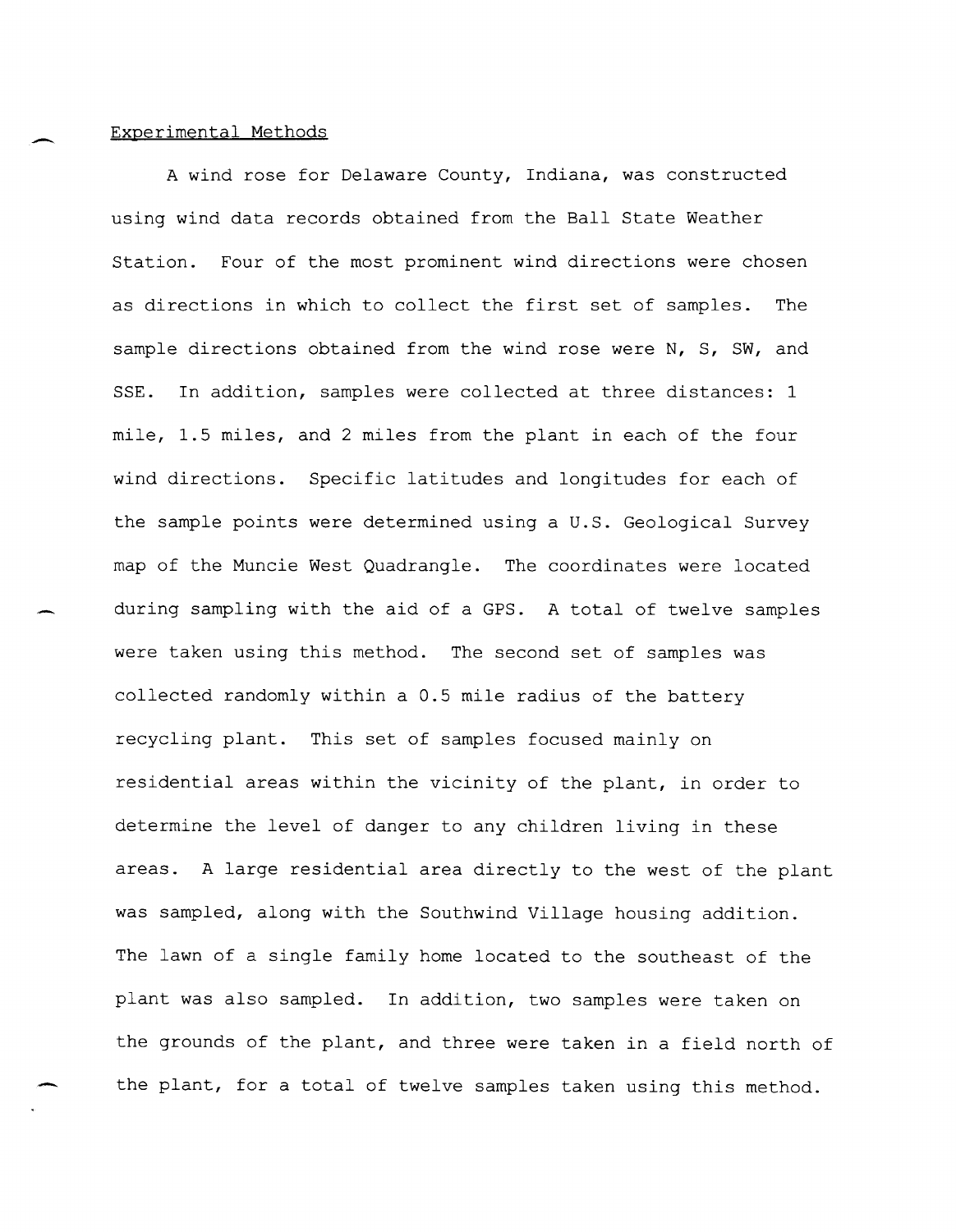

-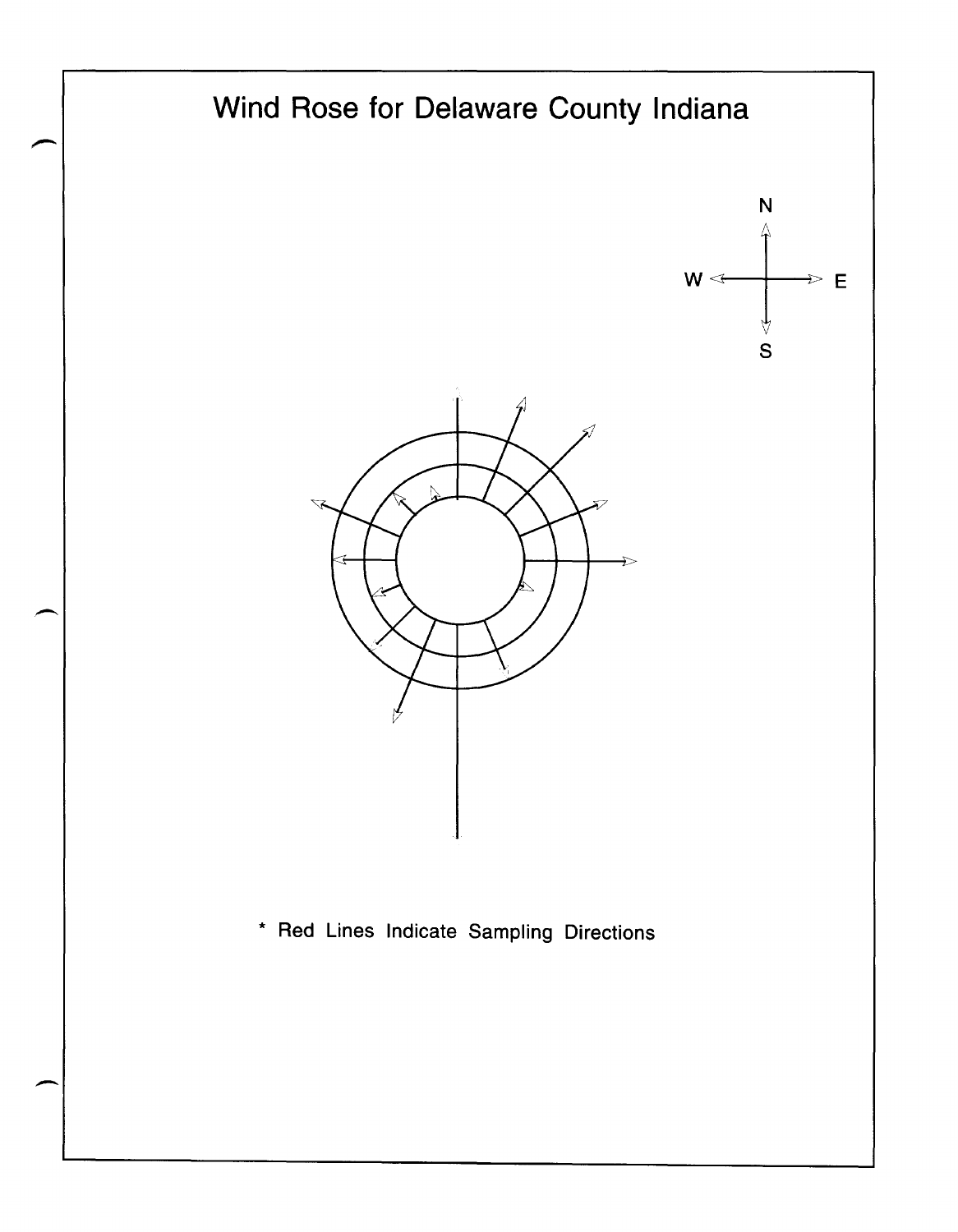Samples were collected using a clean, 1 1/8-in diameter, stainless steel soil-recovery probe with cross-bar handle, 6-in length. The soil recovery probe consists of a 12-in stainless steel core sampler, equipped with replaceable I-in diameter plastic inserts. Composite core samples of the top 0.5 in. of soil were taken at each sample location. Composite samples consist of three top 0.5 in. soil cores taken at each sampling location.

Samples were dried by exposure to room-temperature air over the period of one week. Each composite sample was thoroughly crushed and blended together, and a one-gram portion of each was removed for analysis. Soils were digested using a 25%  $HNO<sub>3</sub>$ solution, and sonicated for a period of 30 minutes. Samples were then diluted by 50 times using deionized water, thoroughly shaken, and then centrifuged for a period of five minutes. Concentrations of soluble Pb were then measured via atomic absorption spectrophotometry (AAS). Readings were taken in order to determine background absorbance and to increase the accuracy of results.

Statistical tests performed consisted of one-way and two-way analysis of variance (ANOVA). The tests were conducted using a student version of Minitab statistical software.

-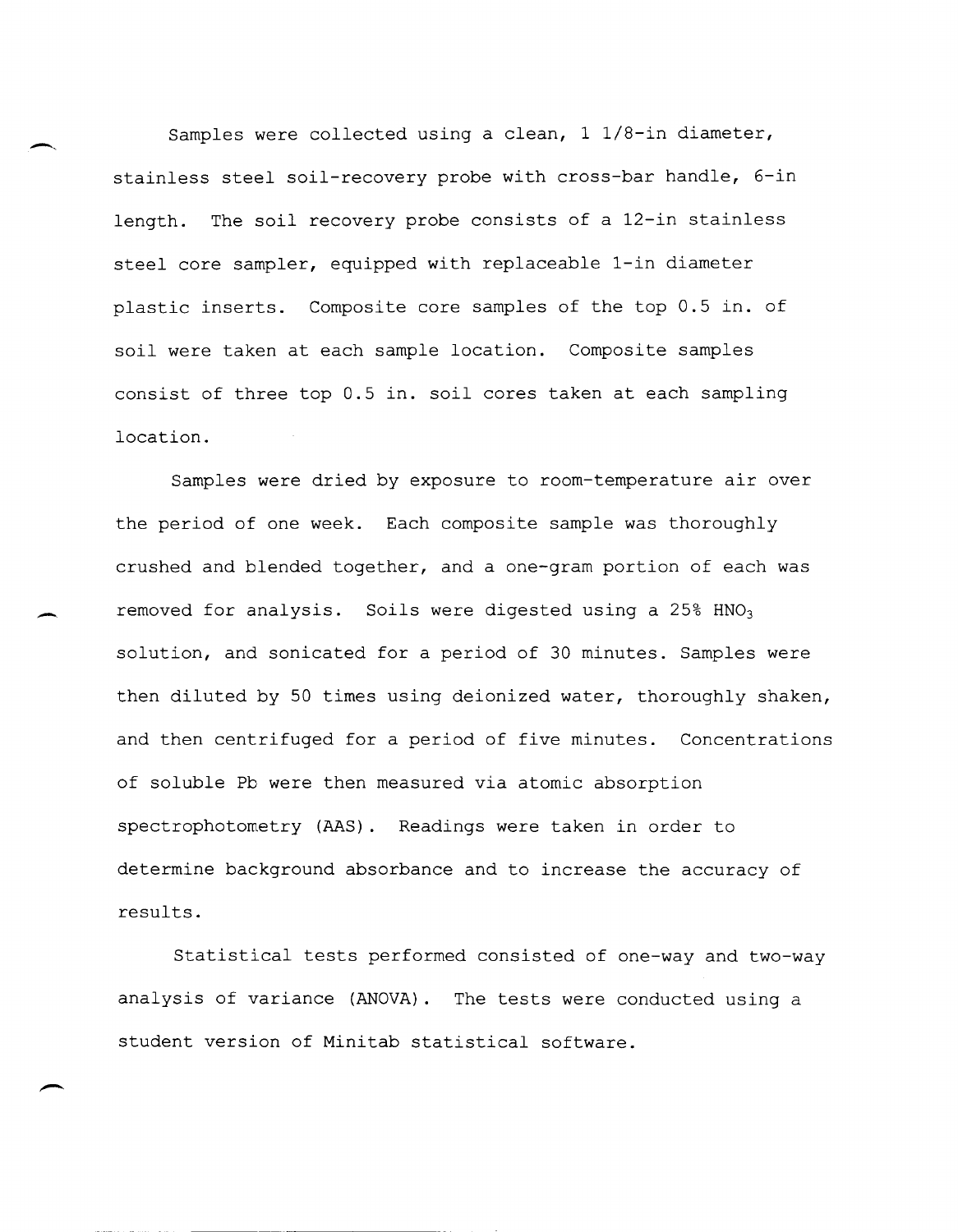# Results and Discussion



Figure 1: Mean Pb Concentrations and Distance (first sample set) .





# Spatial Distribution of Lead in Surface Soil

Mean lead concentrations from the first set of samples taken ranged from 14  $\mu$ g/g to 87  $\mu$ g/g, with regard to distance away from the plant (Fig. 1). When Pb concentrations were compared on the basis of wind direction, sample means ranged from 10  $\mu$ g/g to 91 µg/g (Fig. 2). Two-way analysis of variance (ANOVA) revealed that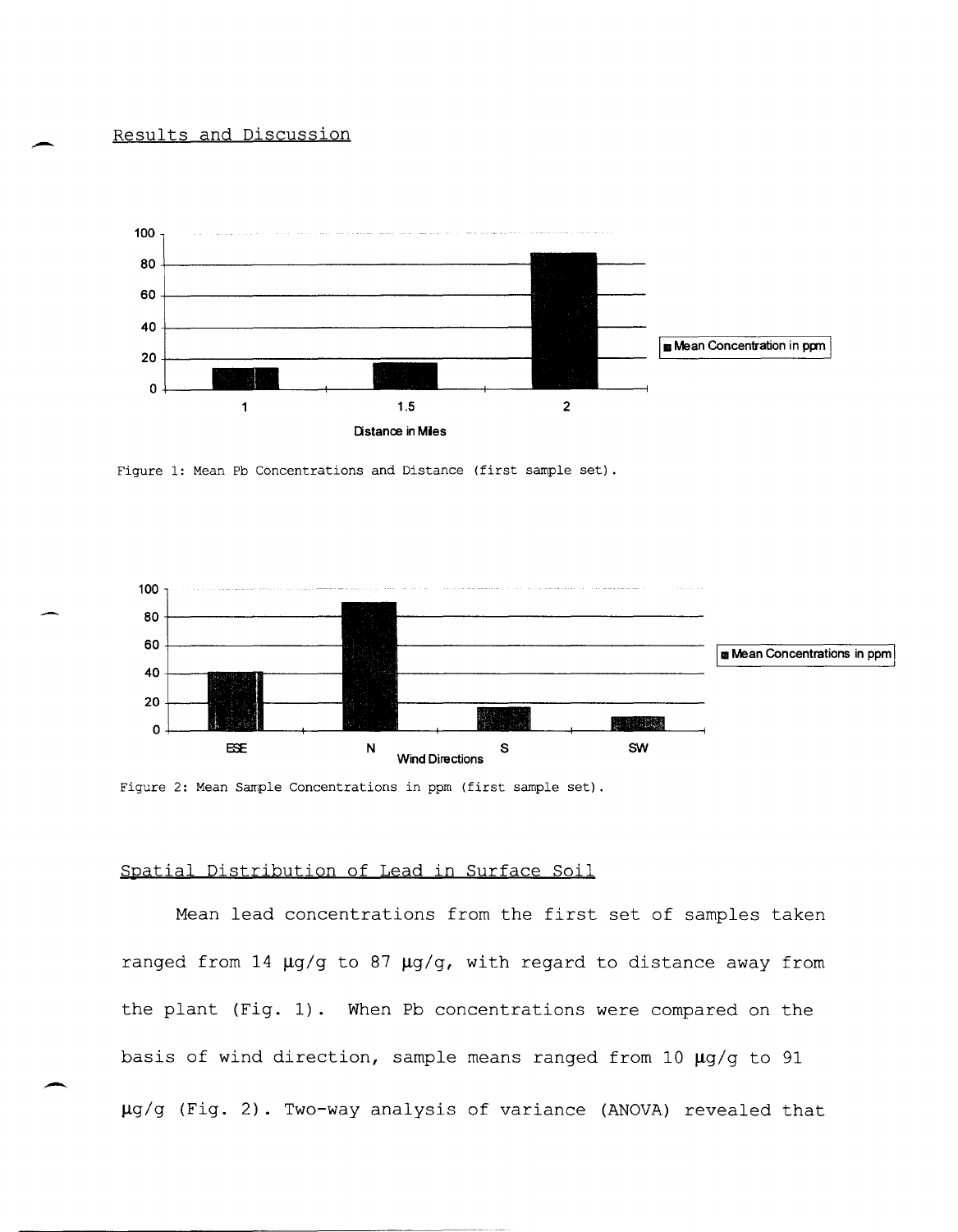sample means differed significantly with distance as well as wind direction. The pattern of increasing sample means with increasing distance from the plant was unexpected. However, the data were skewed by samples of unusually high concentration, which were considered to be outliers. One such sample, taken two miles north of the plant in Westside Park, displayed a lead concentration of 238  $\mu$ g/g, a considerably higher concentration than the other samples. However, this concurs with the results obtained by Liberti (1998); the highest lead concentrations were found to occur in downtown Muncie, presumably due to heavy vehicular traffic. Similar patterns of Pb distribution in soil were also found to exist in Warsaw, Poland by Pichtel et al. (1997). Again, Pb concentrations were highest in the city's center. Thus, the high Pb concentration found in the sample taken at Westside Park is more likely the result of factors that are unrelated to emissions generated by the plant.



Figure 3: First Sample Set vs. Second Sample Set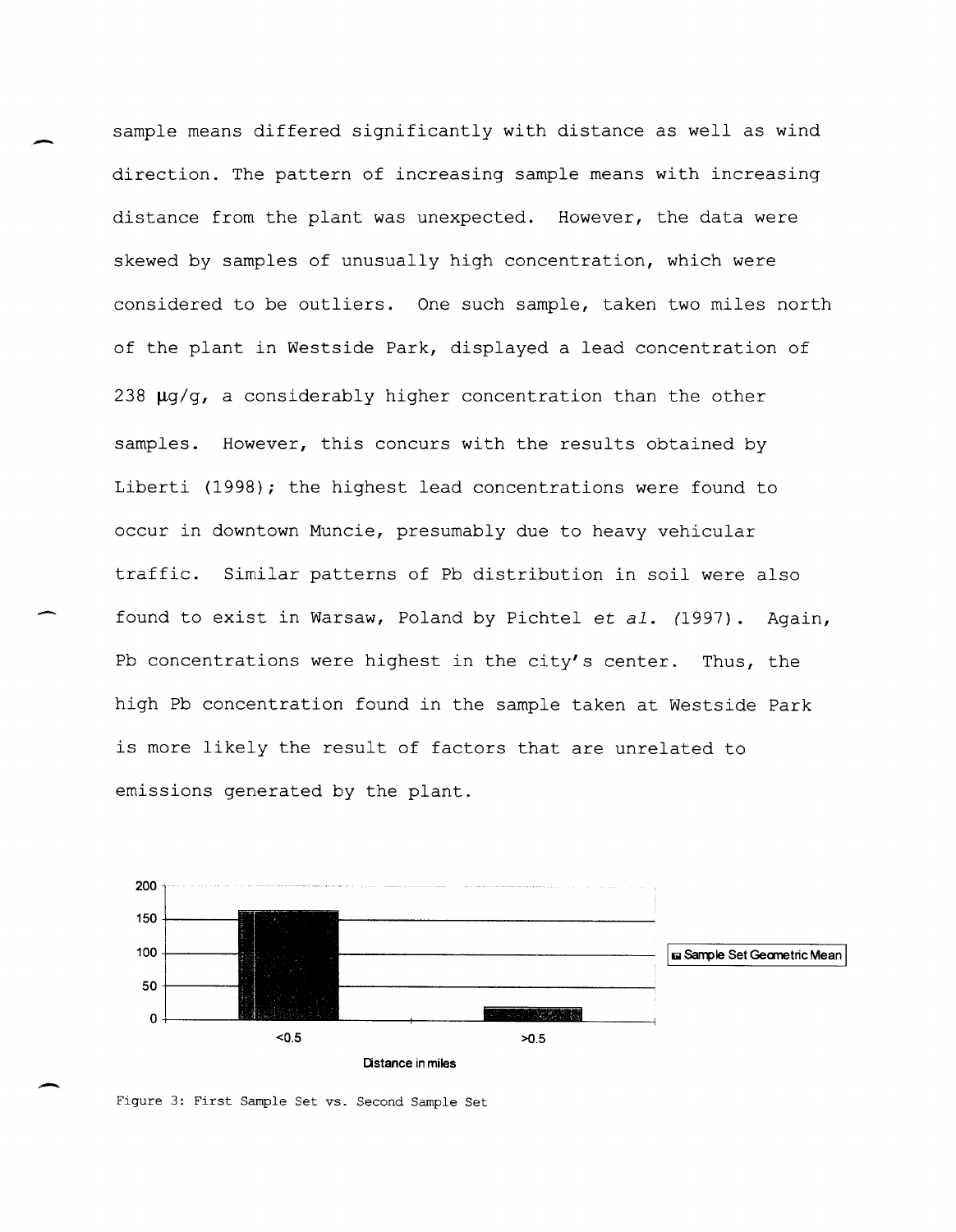Pb concentrations in the second set of samples varied from the highest of  $12,936$   $\mu$ g/g (taken on the grounds of the battery recycling plant) to 19  $\mu$ g/g, taken in the Southwind Village housing addition, located south of the plant. When the second set of samples was compared to the first, ANOVA revealed significantly different means between the sample sets. Samples taken closer to the plant (within a 0.5 mile radius) revealed much higher concentrations than those taken at a greater distance from the plant did (Fig. 3). Two samples were taken on the grounds of the plant, both of which displayed concentrations above  $5,000 \mu q/q$ . Above this level, the EPA recommends soil abatement, regardless of the likelihood of children's exposure (EPA, 1996). The sample taken on the lawn of the single family home displayed a relatively high Pb concentration of 377  $\mu q/q$ . This level of contamination is very near the 400  $\mu$ g/g level at which the EPA recommends that interim controls be implemented. The soil lead concentration found at the single family home is borderline dangerous to children who might play there; the homeowners would benefit from further testing of the soil, especially if young children are present.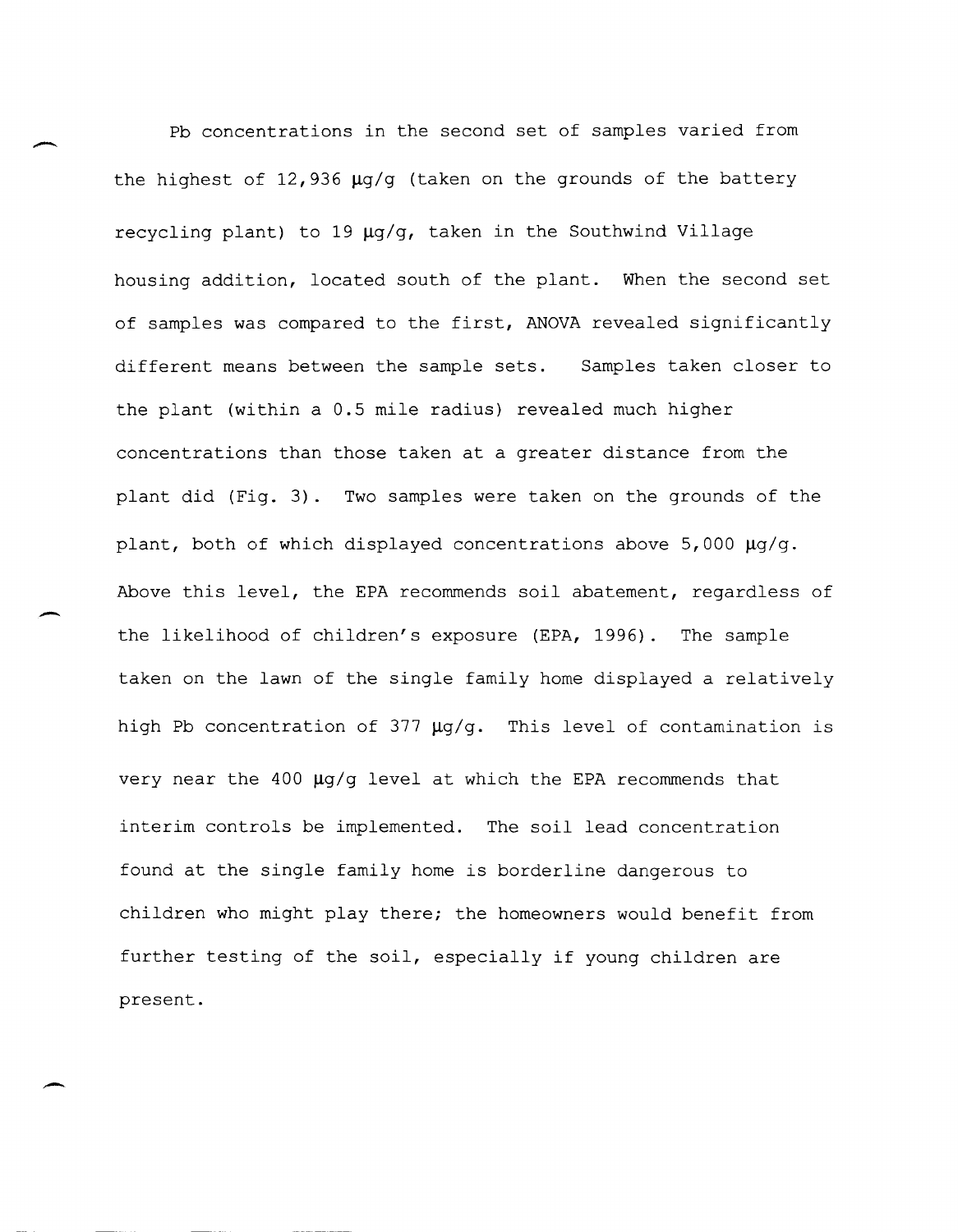Conclusions

--

-

The highest levels of lead contamination were found on site at the battery recycling plant. The level of contamination on site was above 5000  $\mu$ g/g, and should probably be cleaned up, since workers use the areas sampled.

The surrounding residential areas that were sampled displayed concentrations between  $19 - 377 \mu g/g$ . The lowest levels of lead contamination were found in the Southwind Village housing addition, directly south of the plant. Due to prevailing wind patterns, it was expected that this area would be somewhat highly contaminated. However, it is a rather new housing addition, and the soil may have been disturbed during construction.

Lead emissions from the plant do not appear to migrate in great quantities over large distances. The first set of samples displayed much lower Pb concentrations than the second set. Ignoring the two outliers, sample concentrations ranged from 8 -  $24 ~\mu g/g.$  This pattern suggests that most of the atmospheric lead emissions are deposited on site. At a distance of greater than 0.5 miles from the plant, significantly less quantities of lead are deposited in soil.

Most of the samples taken did not reveal significantly high levels of lead contamination, with regard to public health. However, distance from the plant and wind patterns were found to have a significant effect on lead deposition. Over time,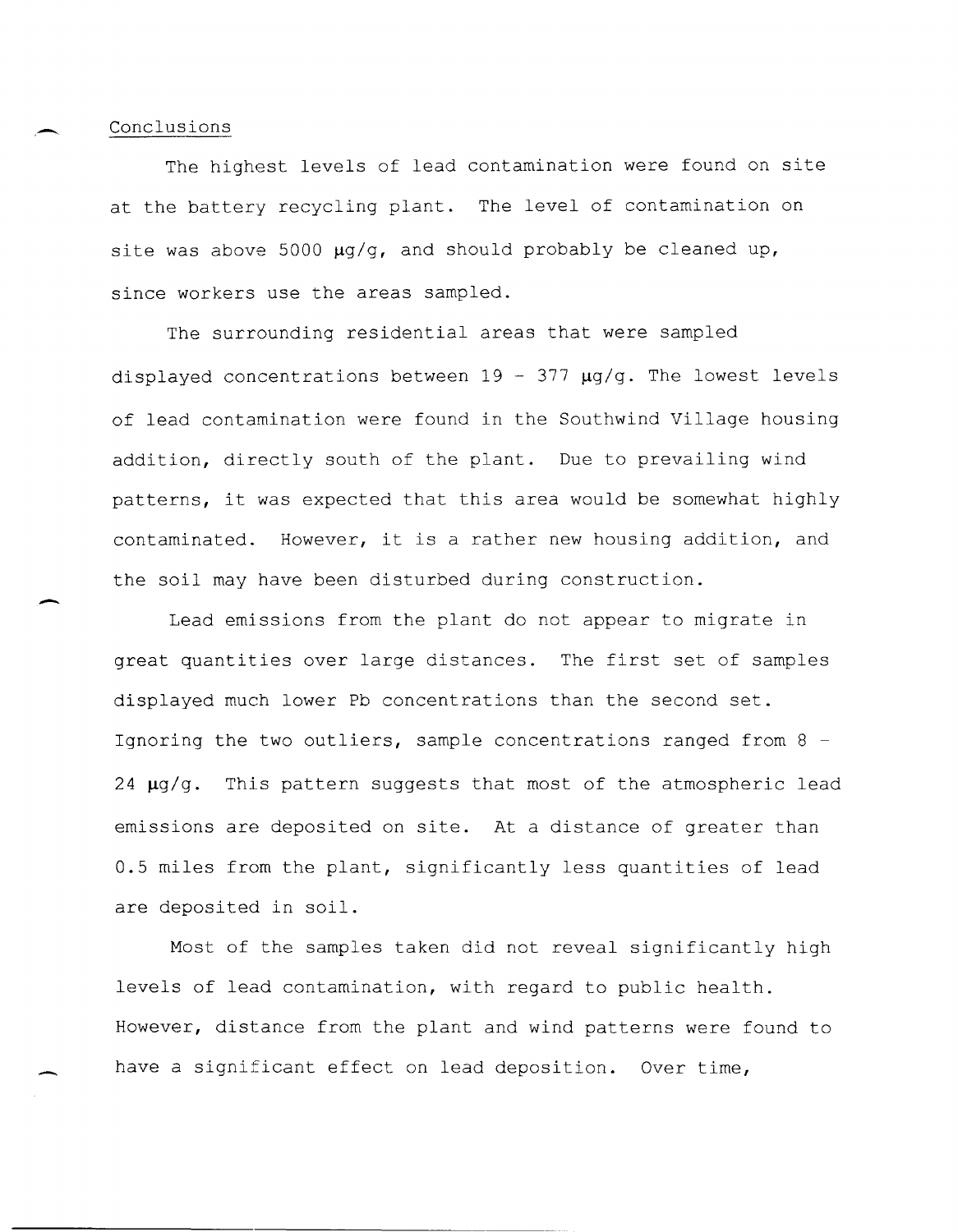significant levels of lead may accumulate in soils that currently are contaminated at low levels.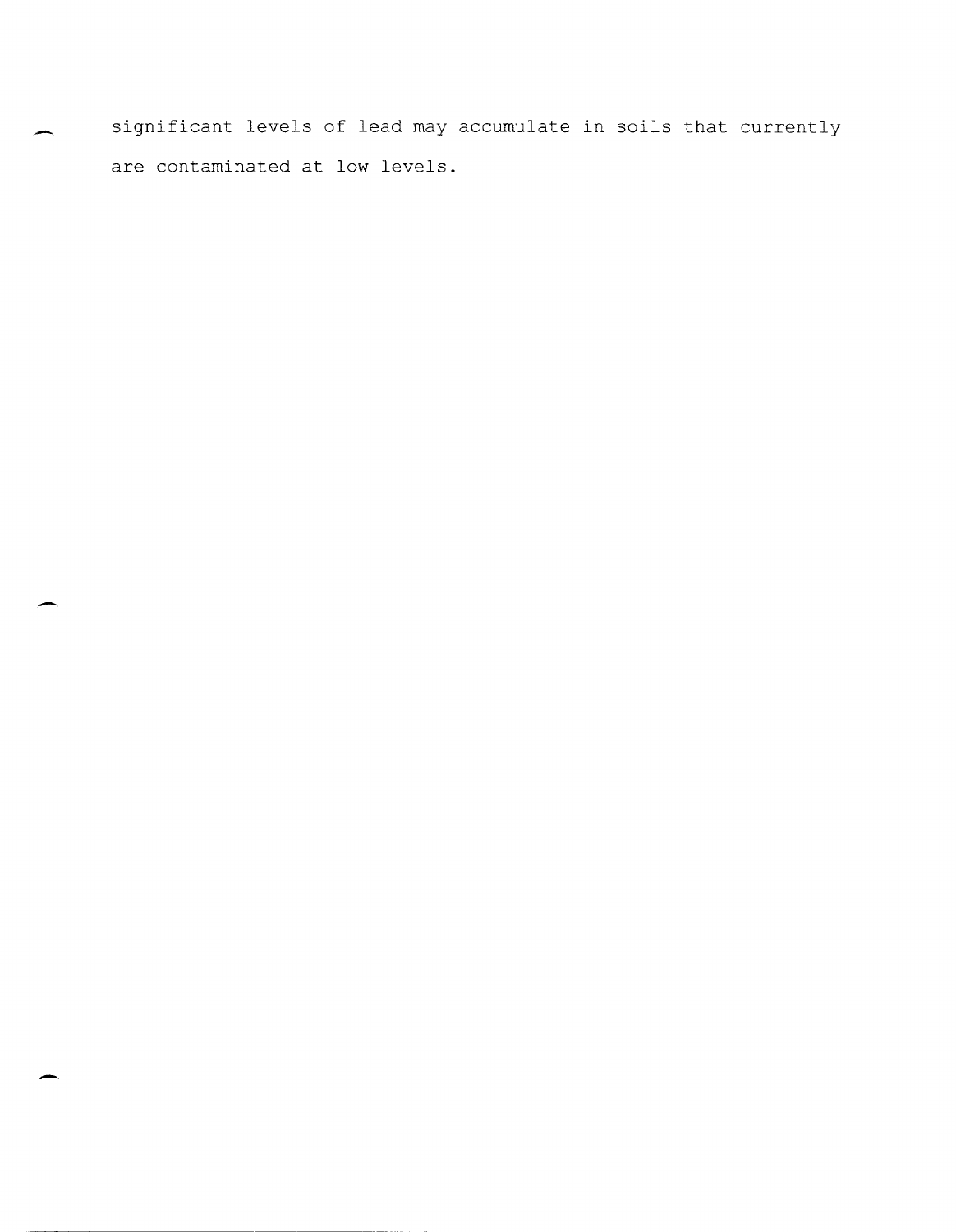Acknowledgments

Thank you to Dr. Thad Godish, my thesis advisor, for his willingness to assist and advise me during the project. Thanks also to Marilyn Williams and Dale Scheidler for making themselves available to perform the necessary lab work.